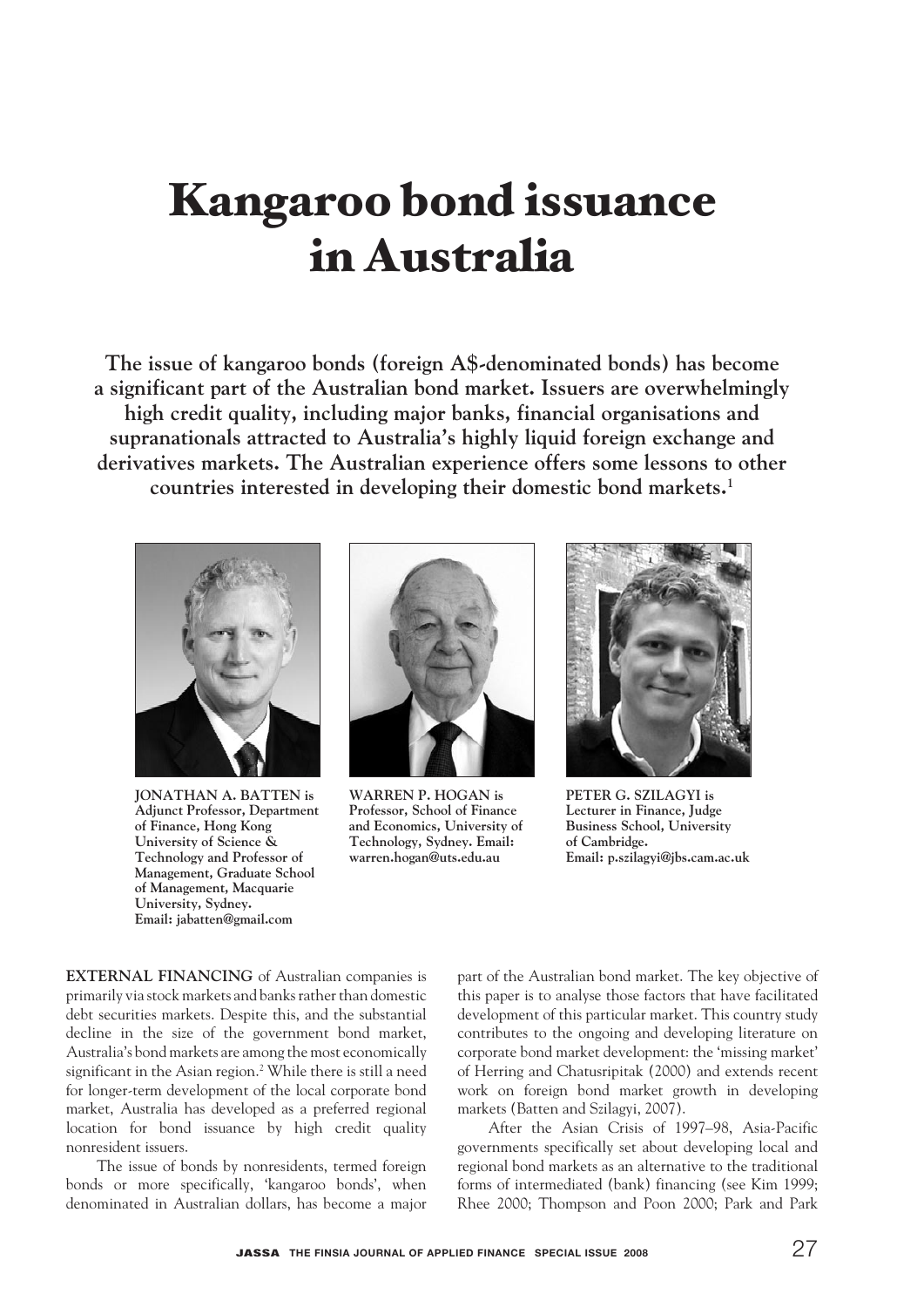2005). For example, since the Asian Crisis, Thailand's debt markets have nearly quadrupled from 9.6% to 37.4% of GDP, while Korea's nearly doubled from 45.9% to 82.5% of GDP (Lejot et al. 2004). From this perspective, Australia's corporate bond markets could be larger and better developed, especially given the sophistication of its financial market infrastructure and the savings that are channelled from statutory savings schemes.

The Australian picture is further complicated by the fact that since the 1980s the more creditworthy domestic firms and institutions have accessed international markets, in particular Eurobond, US and, more recently, Japanese financial markets for funding. In turn, the more creditworthy international borrowers have sought financing through kangaroo bonds. Thus, it would seem that local institutional investors prefer better credit-rated foreign issuers to that of domestic issuers, even though many are well-known names and carry investment grade credit ratings.

Within the Asia-Pacific region, the development of foreign bond markets (Samurai bonds in Japan, Arirang in Korea and Kangaroos in Australia), and often domestic corporate bonds as well, have made limited progress, with issuance remaining concentrated in a handful of advanced countries. Australia is one such case; others include the financial centres of Singapore, Hong Kong and Japan. Of the Asian crisis economies that implemented radical regulatory change, only Korea has made some progress towards developing a market along the lines of those in Japan and the United States.

Batten and Szilagyi (2007) note that the shared characteristics of these major markets are the sophistication of their legal systems and the presence of complex overthe-counter (OTC) and exchange-traded derivatives markets, enabling hedging and risk management. Of particular concern is the need for currency and interest rate swap markets to enable domestic bond issues to be converted into the preferred currency and cash flow pattern of the issuer. The deep foreign exchange and derivatives markets in Australia, Singapore and Hong Kong easily accommodate risk transformation by foreign issuers. Also, academic investigations<sup>3</sup> of emerging financial market developments frequently cite the importance of the 'rule of law' as a facilitator for sustainable economic growth, while others highlight the importance of bond settlement, clearing and other technology-based infrastructure. The common law legal heritage of Australia, Hong Kong and Singapore may account for the relative importance of their bond markets compared with others in the region. Such a conclusion would also be consistent with the strong international evidence linking stock market development and the mitigation of agency conflicts in common law based legal domains (Nestor and Thompson 1999; Thompson 1999; La Porta et al. 2000).

The following section, which outlines characteristics of the foreign bond markets in Australia, is followed by a discussion of some lessons about bond market development from Australia's experience.

**The shared characteristics of these major markets are the sophistication of their legal systems and the presence of complex over-thecounter (OTC) and exchange-traded derivatives markets, enabling hedging and risk management.**

## **Kangaroo bonds**

The first foreign issuer in the fledging 'kangaroo market' was Credit Local de France in 1991. We examine subsequent issues until March 2008 using data sourced from the Reuters Fixed Income Database (RFID), which includes details of 315 bonds issued during this period.4

#### **TABLE 1: Country of issuer of kangaroo bonds Period: 17/01/1992–1/03/2008**

| <b>Country</b><br>of issuer | <b>Number</b> | $\frac{0}{0}$<br><b>Number</b> | <b>Volume</b><br>(million) | $\frac{0}{0}$<br>Volume |
|-----------------------------|---------------|--------------------------------|----------------------------|-------------------------|
| Australia                   | 1             | 0.3                            | 25                         | 0.0                     |
| Austria                     | 1             | 0.3                            | 600                        | 0.5                     |
| Canada                      | 5             | 1.6                            | 1,350                      | 1.1                     |
| Cayman Islands              | 22            | 7.0                            | 4,525                      | 3.7                     |
| Finland                     | 3             | 1.0                            | 1,600                      | 1.3                     |
| France                      | 19            | 6.0                            | 6,970                      | 5.7                     |
| Germany                     | 27            | 8.6                            | 13,725                     | 11.2                    |
| Hong Kong                   | 1             | 0.3                            | 50                         | 0.0                     |
| Iceland                     | 2             | 0.6                            | 600                        | 0.5                     |
| Ivory Coast / Cote d'Ivoire | 1             | 0.3                            | 300                        | 0.2                     |
| Luxembourg                  | 7             | 2.7                            | 6550                       | 5.4                     |
| Netherlands                 | 28            | 8.9                            | 10,050                     | 8.2                     |
| New Zealand                 | 5             | 1.6                            | 899                        | 0.7                     |
| Norway                      | 5             | 1.6                            | 1,400                      | 1.1                     |
| Philippines                 | 5             | 1.6                            | 3,900                      | 2.9                     |
| South Korea                 | 5             | 1.9                            | 730                        | 1.0                     |
| Spain                       | 5             | 1.6                            | 3,750                      | 3.1                     |
| Sweden                      | 1             | 0.3                            | 200                        | 0.2                     |
| Switzerland                 | 10            | 3.2                            | 5,970                      | 4.9                     |
| Taiwan                      | 1             | 0.3                            | 350                        | 0.3                     |
| <b>United Arab Emirates</b> | 2             | 0.6                            | 250                        | 0.2                     |
| United Kingdom              | 32            | 10.2                           | 11,135                     | 9.1                     |
| <b>United States</b>        | 127           | 40.3                           | 47,400                     | 38.8                    |
| Total                       | 315           | 100.0                          | 122,055                    | 100.0                   |

Source: Reuters Fixed Income Database.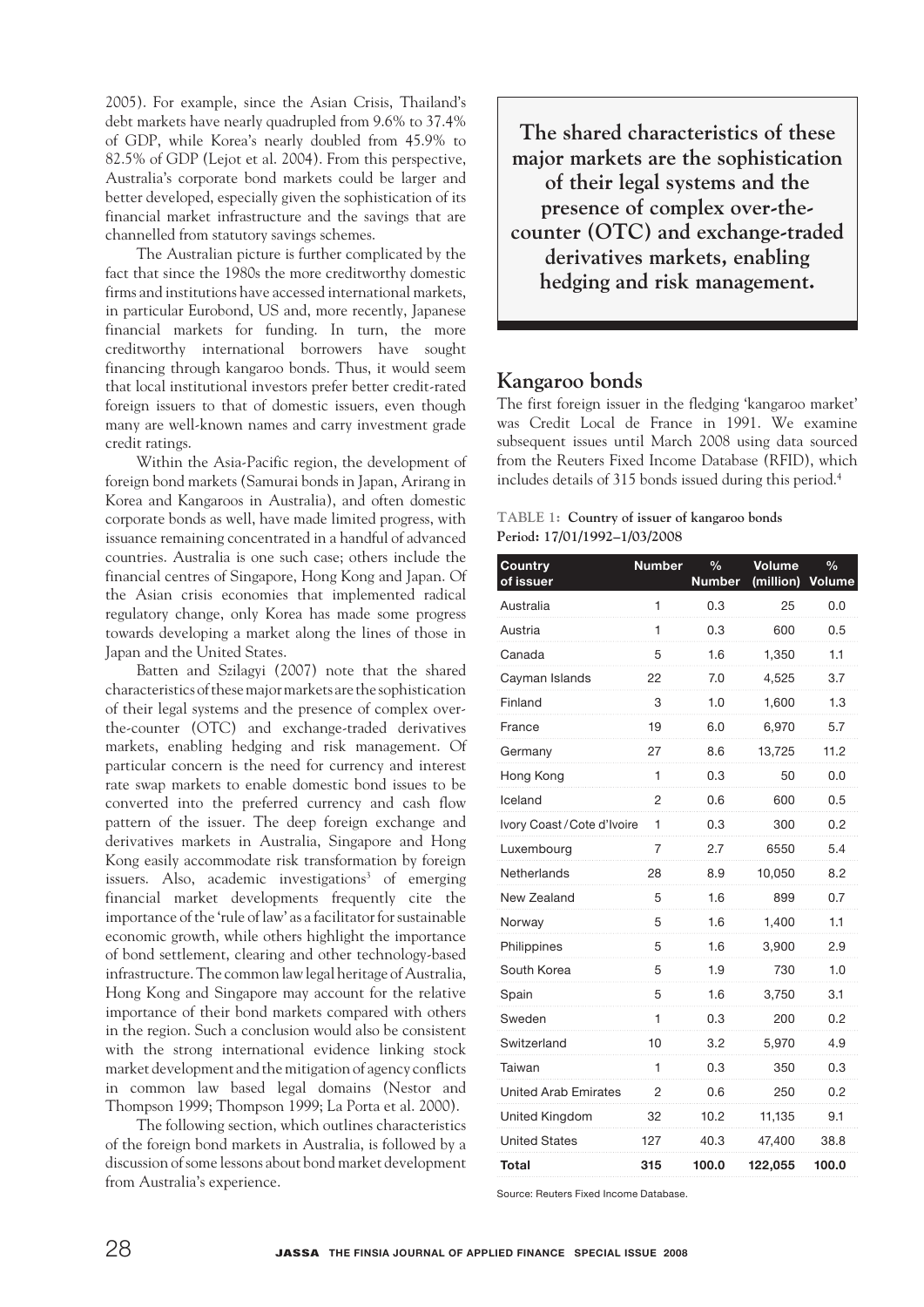Table 1 provides information on the number and volume of bonds issued by the country of residence of the issuer.5 Some 7% were issued by listed companies in tax havens (Cayman Islands), although the majority were issued by companies listed in the United States (40.3%) and the United Kingdom (10.2%). High credit quality German and Dutch issuers also comprised a significant segment (17.5% together). The industrial sector of each issuer is presented in Table 2. It is clear that most issuers were banking and financial services corporations (together 75.9% of bonds issued and A\$80.8 billion in total issues to date) with sovereign and state (10.5% and A\$21.6 billion in issues) and supranational issuers (10.1% and A\$21.6 billion in issues) together accounting for most of the remaining issuers.<sup>6</sup>

**TABLE 2: Industry sector of issuer of kangaroo bonds Period: 17/01/1992–1/03/2008** 

| <b>Industry</b><br>sector        | <b>Number</b>  | $\frac{9}{6}$<br><b>Number</b> | <b>Volume</b><br>(million) | $\frac{0}{n}$<br><b>Volume</b> |
|----------------------------------|----------------|--------------------------------|----------------------------|--------------------------------|
| Banking                          | 109            | 34.6                           | 40.930                     | 33.5                           |
| Business &<br>public services    | 1              | 0.3                            | 100                        | 0.1                            |
| <b>Financial services</b>        | 130            | 41.3                           | 39,869                     | 32.6                           |
| Insurance                        | $\overline{2}$ | 0.6                            | 750                        | 0.6                            |
| Real estate                      | 1              | 0.3                            | 465                        | 0.4                            |
| Sovereign government             | 1              | 0.3                            | 600                        | 0.5                            |
| Sovereign government<br>- agency | 27             | 8.6                            | 15,250                     | 12.5                           |
| State and provincial             | 5              | 1.6                            | 1.350                      | 1.1                            |
| Supranational<br>organisation*   | 32             | 10.1                           | 21,595                     | 17.7                           |
| Telecommunication<br>services    | 1              | 0.3                            | 265                        | 0.2                            |
| Utilities<br>- electrical & gas  | 7              | 2.2                            | 1,730                      | 1.4                            |
| Total                            | 315            | 100.0                          | 122,304                    | 100                            |

Notes: These included 11 issues by Eurofima, 7 by the European Investment Bank, 5 by the Asian Development Bank, 5 by the International American Development Bank, 2 by the Nordic Investment Bank, 1 by the African Development Bank and 1 by the World Bank.

Source: Reuters Fixed Income Database.

Table 3 provides information on the coupon type of each issue. The market is overwhelmingly, fixed rate with simple 'plain vanilla' pricing (62.4%), with the remainder on a floating rate; of these, most (30.6%) are priced over the floating rate BBSW benchmark. The plain vanilla fixed rate bonds had an average maturity of 6.1 years, which was longer than the maturity of index-based floating rate bonds (five years). The remaining 16 bonds with more complex floating rate formulas had an average maturity of 10 years. The RFID records that only seven of the bonds issued (2.2%) were private placements, none included put features, and 20 (6.4%) were callable. The callable bonds had significantly longer maturities (an average of 10.4 years) than the non-callable bonds (an

average of 5.7 years). Thus, consistent with issues in other markets, kangaroo bonds rarely contain option features, instead comprising simple pricing features.

#### **TABLE 3: Coupon type of kangaroo bond issues Period: 17/01/1992–1/03/2008**

| Coupon<br>type                           | <b>Number</b> | $\frac{0}{n}$<br><b>Number</b> | Volume<br>(million) Volume | $\%$ |
|------------------------------------------|---------------|--------------------------------|----------------------------|------|
| Fixed: plain vanilla<br>fixed coupon     | 197           | 62.4                           | 82.834                     | 67.7 |
| Floating: fixed margin<br>over index     | 96            | 30.6                           | 33.045                     | 27.0 |
| Floating: fixed<br>then floating         | 10            | 3.2                            | 3.290                      | 2.7  |
| Floating: step up<br>- margin over index | 12            | 3.8                            | 3.135                      | 2.6  |
| Total                                    | 314           | 100.0                          | 122.304                    | 100  |

Source: Reuters Fixed Income Database.

Given the prominence of banking, financial and sovereign issuers, it is not surprising that the credit quality of the issues is very high. Tables 4a and 4b list the credit ratings for each of bonds by Moody's and Standard & Poor's. While all the bonds listed were rated by at least one of the rating agencies, not all bonds carried two ratings. A number of issues (24.1% of Moody's and 39.6% of Standard and Poor's) either had their rating withdrawn (due to the bond maturing) or were never rated. The one non-investment grade issue (rated C by Standard & Poor's) was issued by the Korea Exchange Bank in December 1996. Since then the market has been overwhelmingly high quality with 28.3% of issues carrying Moody's highest rating of Aaa and 26.7% carrying Standard & Poor's highest rating of AAA.

**TABLE 4a: Credit rating (Moody's) of kangaroo bond issues Period: 17/01/1992–1/03/2008** 

| Moody's<br>credit rating | <b>Number</b>  | $\%$<br><b>Number</b> | Volume<br>(million) Volume | $\%$  |
|--------------------------|----------------|-----------------------|----------------------------|-------|
| Ba <sub>2</sub>          | 2              | 0.6                   | 305                        | 0.3   |
| Baa1                     | 10             | 3.2                   | 3,115                      | 2.6   |
| Baa3                     | $\overline{4}$ | 1.3                   | 925                        | 0.8   |
| A <sub>1</sub>           | 23             | 7.3                   | 5,405                      | 4.4   |
| A2                       | 12             | 3.8                   | 2,775                      | 2.3   |
| Aa1                      | 24             | 7.6                   | 10,075                     | 8.2   |
| Aa2                      | 21             | 6.7                   | 6,340                      | 5.2   |
| АаЗ                      | 54             | 17.1                  | 20,284                     | 16.6  |
| Aaa                      | 89             | 28.3                  | 50,140                     | 41.0  |
| Not available            | 76             | 24.1                  | 22,939                     | 18.8  |
| Total                    | 315            | 100.0                 | 122,304                    | 100.0 |

Source: Reuters Fixed Income Database.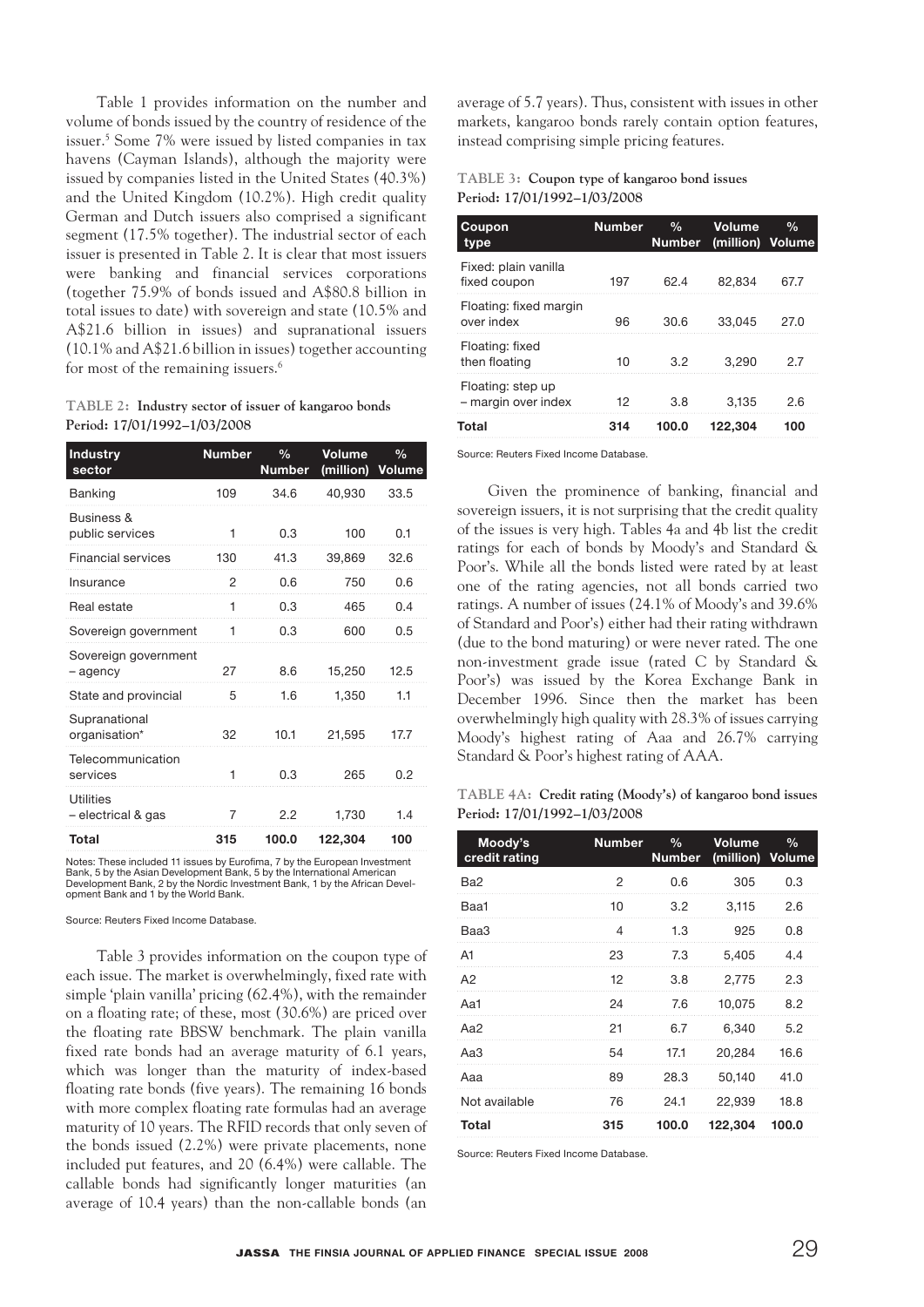|  | TABLE 4B: Credit rating (Standard & Poor's) of kangaroo |  |
|--|---------------------------------------------------------|--|
|  | bond issues Period: 17/01/1992-1/03/2008                |  |

| <b>SP</b><br>credit rating | <b>Number</b> | $\frac{0}{0}$<br><b>Number</b> | Volume<br>(million) Volume | $\%$  |
|----------------------------|---------------|--------------------------------|----------------------------|-------|
| C                          | 1             | 0.3                            | 180                        | 0.1   |
| BB                         | 1             | 0.3                            | 125                        | 0.1   |
| BBB-                       | 2             | 0.6                            | 600                        | 0.5   |
| BBB+                       | 2             | 0.6                            | 750                        | 0.6   |
| A                          | 11            | 3.5                            | 2,200                      | 1.8   |
| $A -$                      | 9             | 2.9                            | 2,915                      | 2.4   |
| $A+$                       | 25            | 7.9                            | 5,835                      | 4.8   |
| AA                         | 17            | 5.4                            | 4,090                      | 3.3   |
| AA-                        | 28            | 8.9                            | 10,760                     | 8.8   |
| $AA+$                      | 11            | 3.5                            | 3,490                      | 2.9   |
| AAA                        | 84            | 26.7                           | 48,565                     | 39.7  |
| Not available              | 124           | 39.4                           | 42,794                     | 35.0  |
| <b>Total</b>               | 315           | 100.0                          | 122,304                    | 100.0 |

Source: Reuters Fixed Income Database.

Major banks, financial organisations and supranationals dominate the league table of top issuers. This is consistent with Table 4b, where nearly 45% of issues were rated AA or better by Standard & Poor's and reflects market perceptions that the foreign bond market is dominated by high credit quality financial intermediaries which attempt to create sub-LIBOR/SIBOR funding. These intermediaries will only access the domestic market if it is opportune to do so.

Table 5 records the top 20 Kangaroo bond issuers by total amount issued. This list is clearly dominated by major international banks, supranationals and investment houses. Interestingly, issuers with higher ratings tend to issue bonds with longer maturities. For example, the Aaa category has an average bond maturity of 7.1 years compared with the A1 category of five years. There is also greater variation in maturity as ratings increase, suggesting that issuers with lower ratings have less choice in maturity: they generally issue bonds that mature in three to five years. Similar results exist when Standard & Poor's ratings are used. For example, bonds rated AAA have an average maturity of 7.4 years and those rated with a single A have an average maturity of four years. Sovereign and supranational issuers prefer longer maturities. For example, the 32 supranational issues have an average maturity of 8.2 years compared with the 109 issues by banks, which mature in an average 5.85 years. The greatest variation in the maturities of the bonds issued is in the sovereign/ supranational class. There is also significant variation in the country of issuer and the maturity of the bonds. Issuers based in Austria, France, Luxembourg, New Zealand, and Switzerland issue bonds with longer maturities than those in the Scandinavian countries and the US.

**TABLE 5: Top 20 kangaroo bond issuers Period: 17/01/1992–1/03/2008** 

| <b>Issuer Name</b>              | Total issued (descending order) |
|---------------------------------|---------------------------------|
| Landwirtschaftliche Rentenbank  | 6,350,000,000                   |
| European Investment Bank        | 6,200,000,000                   |
| Eurofima                        | 5,970,000,000                   |
| KfW International Finance Inc   | 5,750,000,000                   |
| Morgan Stanley                  | 5,705,000,000                   |
| Citigroup Inc                   | 5,400,000,000                   |
| Merrill Lynch & Co Inc          | 5,305,000,000                   |
| <b>Bank of America Corp</b>     | 3,925,000,000                   |
| Instituto de Credito Oficial    | 3,750,000,000                   |
| Asian Development Bank          | 3,600,000,000                   |
| <b>ABN AMRO Bank NV</b>         | 3,500,000,000                   |
| Wells Fargo & Co                | 3,250,000,000                   |
| Goldman Sachs Group Inc         | 2,650,000,000                   |
| Inter American Development Bank | 2,625,000,000                   |
| Dexia Municipal Agency          | 2,420,000,000                   |
| Bank Nederlandse Gemeenten      | 2,050,000,000                   |
| Bear Stearns Co Inc             | 1,975,000,000                   |
| Royal Bank of Scotland Plc      | 1,900,000,000                   |
| <b>HSBC Finance Corp</b>        | 1,750,000,000                   |

Source: Reuters Fixed Income Database.

#### **Currency swaps**

Foreign bond issuance represents one option in a menu of funding alternatives available to high creditworthy institutions and corporations. From the perspective of Australia, that menu involves the following markets in which prices are linked by cross-currency swap prices:

- foreign bonds issued in local currency (kangaroo bonds);
- issues by local residents in foreign markets in foreign currencies (US\$ Eurobonds and Yankees);
- issues by local residents offshore in local currency (e.g. A\$ Eurobonds and uridashi bonds);
- non-resident issues in the local currency in offshore markets (e.g. IBM NY issuing A\$ uridashi bonds in Japan); and
- $\bullet$  local residents issuing corporate bonds in Australia.

Liquidity mismatches between prices in these markets create the opportunities that attract issuance from one segment to the next. Arbitrage then drives prices back to equilibrium.

The Reserve Bank of Australia (2004)<sup>7</sup> notes the need for offsetting transactions to drive the spreads:

Foreign borrowers issuing in Australia and seeking to swap back to their home currency usually receive favourable prices in the currency swap market because of greater demand by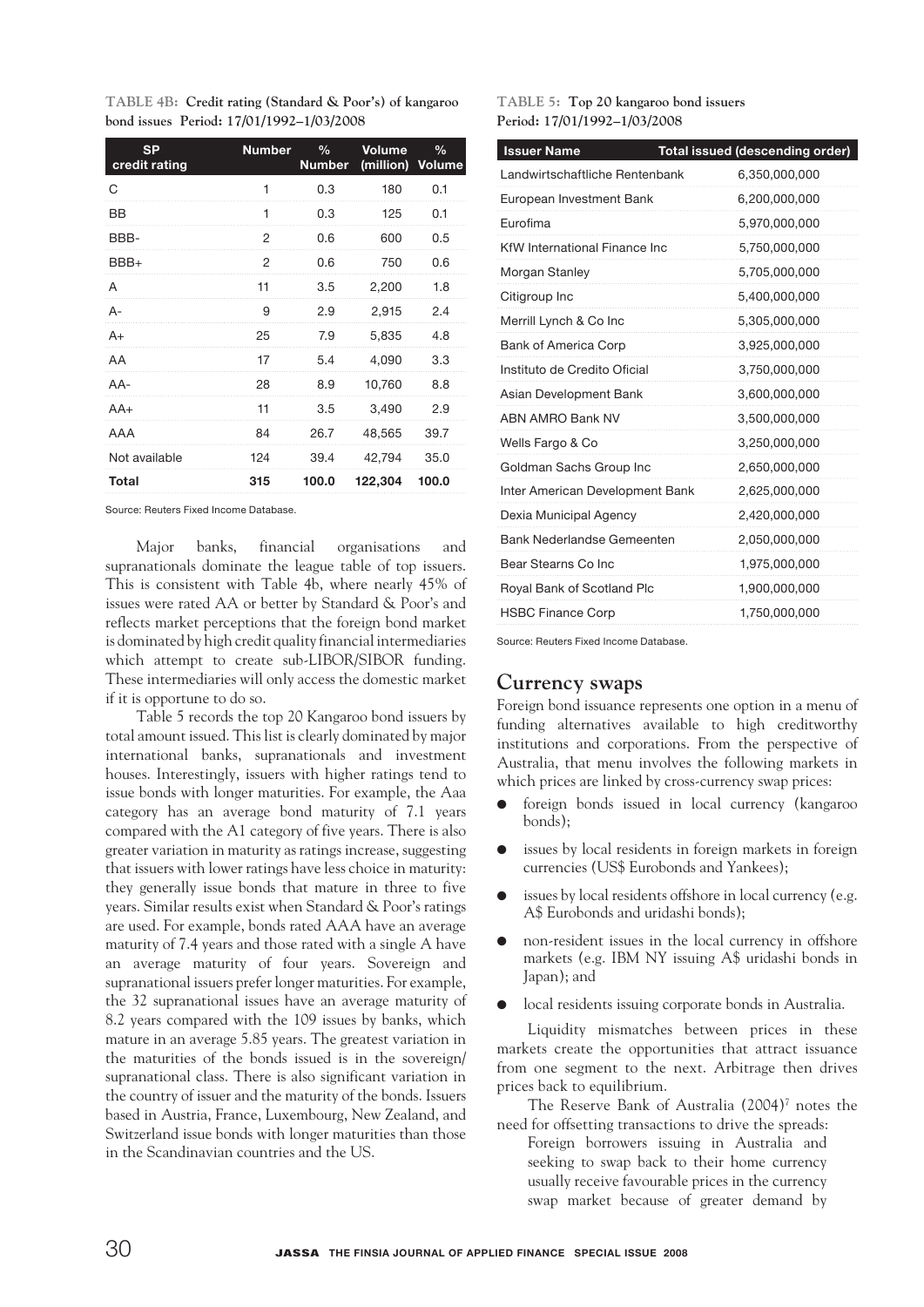Australian borrowers to do the reverse – i.e. borrow in foreign currency and swap into Australian dollars. Record foreign currency bond issuance by Australian entities in 2004 has pushed up the cost of converting foreign currency to Australian dollars and made it cheap for foreigners to do the opposite.

This situation has been very evident in Australia where resident issuance offshore (e.g. Yankee bonds or Eurobonds) is highly correlated with the foreign bond issuance and to a lesser extent corporate bond issuance. Also, since Australian residents may also borrow in A\$ in domestic and foreign markets, this helps to limit the cost of swapped foreign currency bonds. In the case of Australia, a rare opportunity existed for issuance in the Japanese uridashi market and may have triggered opportunities in the other markets (*RBA Bulletin, May 2003*): 'Increased demand from uridashi and other Eurobond issuers to pay US dollars and receive Australian dollars in the first quarter of 2003 caused the basis swap spread to decline to the point where it became negative, although it has subsequently recovered somewhat'.

 Overall, the extraordinary rise in foreign issuance in Australia is due to a set of circumstances which cannot be easily replicated in other markets. However, it would appear that in Australia's case, the offshore issuance by local residents – first in foreign currencies and then in local currency – may well be the chicken needed for the egg. It is important to recognise that the swap-driven foreign bond market in Australia is concerned with cost and has little to do with long-term strategic bond market development.

From the investors' perspective, there is an ongoing need for quality investment opportunities to accommodate the vast sums that accumulate from compulsory superannuation. While fund managers are able to meet risk profiles through hedged offshore investment, quality Australian and offshore issuers have also been encouraged to participate in the domestic markets to satisfy local demand. Apart from the issues by organisations such as GE Capital, which are rated AAA, there have also been a large number of sovereign issues (notably Eurofima). While these issues are encouraging, they also reflect a domestic market bias for issues at the quality end. Developing the non-investment grade end of the market will present the challenge for the next decade.

## **Lessons and conclusions**

The development of Australia's domestic and foreign bond markets provides five clear lessons for other countries interested in developing their domestic bond markets:

### *1. Market forces will drive development so it is difficult to regulate to avoid the risks.*

Eichengreen and Luengnaruemitchai (2004) have highlighted several obstacles to the development of bond markets within the Asia-Pacific region. These obstacles include: the small size of public debt markets in Asia; the failure of countries to follow international accounting **The cross-currency swap market also appears to be critical to the development of the foreign bond markets since it enables the transformation of both foreign exchange and interest rate risks.**

standards; the slow development of private debt markets; corruption and unreliable securities market regulation; and a legacy of capital controls. It is not a simple matter to overcome these obstacles.

It is important to remember that Australia has built up its bond market infrastructure over many years with a recent focus on corporate markets, although we believe more needs to be done to encourage domestic issuance by the corporate sector. The corporate bond market struggled in the early stages of its development in the early 1990s. This also coincided with pressure on the Australian banking system with massive bad loan write-offs by several major banks, the most notable being Westpac Banking Corporation. Thus it was not surprising that on the demand side, markets were sensitive. The Australian experience suggests that the presence of enabling infrastructure is no guarantee that corporate and foreign bond markets will develop: it appears to need the right mix of issuers' supply and investor demand. The crosscurrency swap market also appears to be critical to the development of the foreign bond markets since it enables the transformation of both foreign exchange and interest rate risks. The inability to offset risk via other derivatives is one explanation of why some regional markets are underdeveloped despite the best deregulatory effects.

#### *2. Certain risks are predictable and can be managed with proper guidance from government and in consultation with industry.*

In Australia, the withdrawal from the bond markets by the Federal and, to a lesser extent, state governments due to fiscal surpluses has created opportunities for foreign issuers at the quality end of the investment spectrum. Noteworthy is the decision by government to maintain benchmark liquidity, and the presence of a sophisticated floating rate OTC (forward rate agreement – FRA) and the exchangetraded (90-day bank bill futures) market. In Australia, quality issuers look for pricing windows where they can achieve sub-LIBOR funding. Deep, liquid and diverse products crossing a host of derivative and cash-based markets are necessary to ensure low-cost arbitrage and the enabling of risk transformation.

### *3. An ordering of issuance helped build confidence in the fledging stage of the market.*

In Australia, supranationals issued first; it was only then that quality offshore banks and some multinationals issued.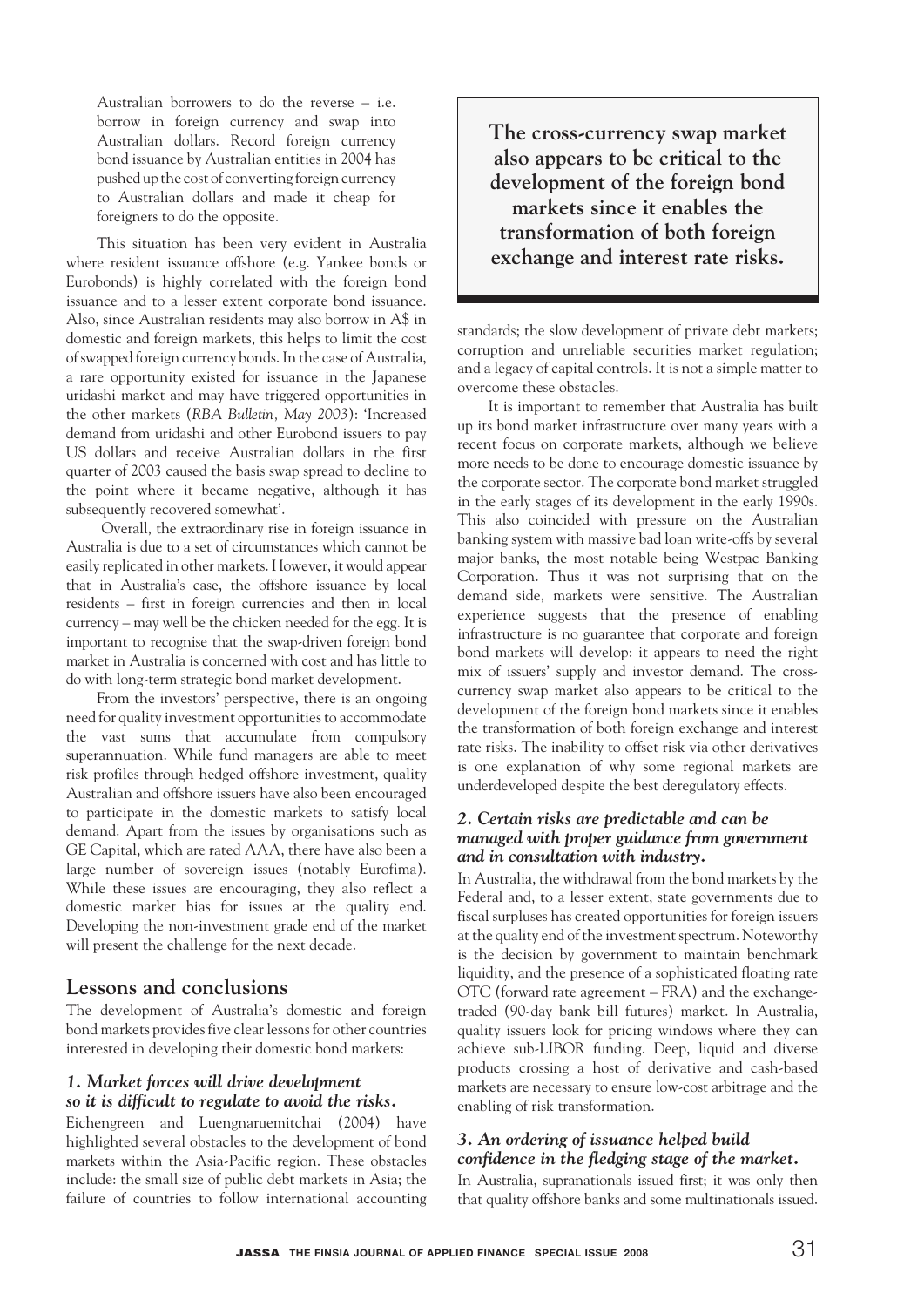**Overall, the extraordinary rise in foreign issuance in Australia is due to a set of circumstances which cannot be easily replicated in other markets.** 

The foreign bond market appeared to require an order of issuance. This particular order seems to have been derived by intermediaries to assist pricing and related issues.

### *4. Under what circumstances would foreign firms enter the market – foreigners with local currency requirements or those seeking costefficient funding that may then be swapped?*

The Australian case suggests that funding foreign direct investment or local currency portfolios has little to do with why foreign firms enter a local market to issue securities. The favoured maturity for these issuers is five years, so pricing opportunities must exist in this period. To apply these experiences elsewhere, governments would need to provide support, for example, by providing enabling legislation which facilitates risk management and creates an environment conducive to the transfer of skills and technology. The presence of foreign institutions is a vital ingredient in the development of bond markets. However, one should not underestimate the commitment required from industry in particular financial intermediaries to support the markets in their embryonic stage.

#### *5. There is an ongoing need to maintain liquidity in all markets and especially benchmark bonds.*

The Australian experience with the local Treasury bond market suggests that risk-free benchmarks remain an integral and necessary part of the corporate bond markets for pricing and hedging purposes. Thus the strategy of providing adequate liquidity to the Treasury market, despite the fiscal needs of government, has been of critical importance to maintaining ongoing market development. Although counterparties of equivalent credit risk, may provide pricing substitutes – as those provided by foreign bond issuers in Australia have clearly demonstrated – investors appear to favour Treasury bonds over local corporate bonds, most likely for short-end cash flow management purposes, notably for repo transactions.

## **Notes**

- 1 The authors wish to thank the Asian Development Bank (ADB) for providing funding to support this research. Under the working group of ASEAN+3 Asian Bond Market Initiative (ABMI) on Local Currency Bond Issuance by Multilateral Development Banks (MDBs), Foreign Government Agencies, and Multinational Corporations, ADB conducted studies on Local Currency Bond Issuance by Foreign Issuers in selected regional and non-regional countries. These studies were initiated by the Ministry of Finance of the People's Republic of China (MOF, PRC) in its capacity as the chair of this working group. Excerpts from this paper were presented at the ASEAN+3 Deputies Meeting in November 2004. The opinions presented here are exclusively those of the authors and do not in any way represent those of the ADB, or the MOF, PRC or any other government agencies; the usual caveats apply.
- 2 See Jiang and McCauley (2004) for further discussion. Within Asia-Pacific, the first five largest bond markets were Japan (US\$6735 billion), China (US\$465 billion), Korea (US\$381 billion), Australia (US\$208 billion) and then Malaysia (US\$83 billion). The figures are as at 2002.
- 3 Many recent academic studies have focused on this issue. See Nestor and Thompson (1999); and Szilagyi and Batten (2004) for a discussion of this work and evidence on the impact regional differences in legal and banking structures have on the growth outcomes.
- 4 The RFID listed A\$122.1 billion of issued kangaroo bonds with A\$97.6 billion outstanding. This compares favourably with the data provided by the Reserve Bank (RBA 2008: Table D04), which listed A\$110.9 billion in outstanding issues. Thus the RFID captures 88.0% of outstanding kangaroo bonds as at March 2008.
- There is one bond recorded for Australia, unusually made by an offshore subsidiary of John Deere Credit Ltd, which was a private placement made in March 2005.
- The State and Provincial classification refers to the five bonds issued by the Canadian provinces.
- 7 Reserve Bank of Australia 2004, *Report and financial statements*, p. 43–44.